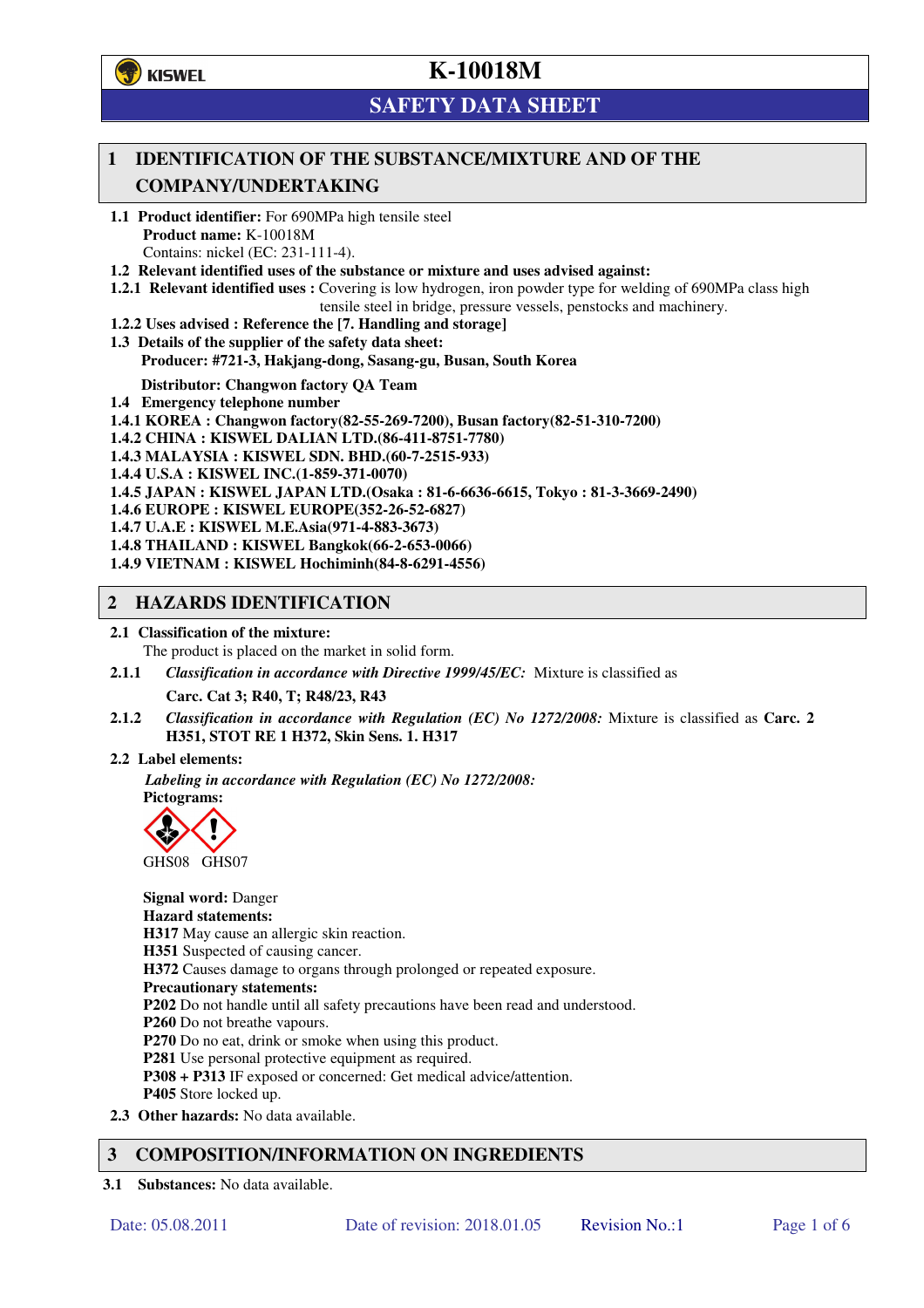## **SAFETY DATA SHEET**

|                               |                 |                          | <b>Classification</b>                                   |                                                                                                                                                         |                                 |                                     |                                  |             |
|-------------------------------|-----------------|--------------------------|---------------------------------------------------------|---------------------------------------------------------------------------------------------------------------------------------------------------------|---------------------------------|-------------------------------------|----------------------------------|-------------|
| Substance name                | EC No.          | Registr.<br>$\mathbf{n}$ | 67/548/EEC                                              | <b>Hazard Class</b><br>and<br>Category<br>Code(s)                                                                                                       | <b>Hazard</b><br>state-<br>ment | Pictogram/<br><b>Signal</b><br>word | Conc.<br>$(\%)$<br><b>Volume</b> | <b>Note</b> |
| <sup>1</sup> Ferro Silicon    |                 | ۰                        | $\overline{\phantom{a}}$                                |                                                                                                                                                         | ۰                               |                                     | $1.0 - 3.0$                      | $\sim$      |
| <sup>1</sup> Calcium fluoride | 232-188-7       |                          |                                                         |                                                                                                                                                         | $\overline{\phantom{0}}$        |                                     | $3.0 - 7.0$                      |             |
| $1$ Iron                      | 231-096-4       | ۰                        |                                                         |                                                                                                                                                         | ÷                               |                                     | $65.0 - 69.0$                    | ٠           |
| ${}^{1}$ Limestone            | 215-279-6       | ۰                        | $\blacksquare$                                          |                                                                                                                                                         | ۰                               |                                     | $11.0 - 15.0$                    | ٠           |
| $1,2$ Manganese               | $231 - 105 - 1$ |                          |                                                         |                                                                                                                                                         |                                 |                                     | $0.1 - 1.0$                      |             |
| $1,2$ Mica                    |                 | ۰                        |                                                         |                                                                                                                                                         |                                 |                                     | $0.1 - 1.0$                      | ٠           |
| <b>Nickel</b>                 | 231-111-4       |                          | Toxic<br>Carc. Cat 3;<br><b>R40</b><br>T: R48/23<br>R43 | Carcinogenicity<br>Carc. 2<br>Specific target<br>organ toxicity -<br>repeated exposure<br>STOT RE1<br>Respiratory/skin<br>sensitisation<br>Skin Sens. 1 | H351<br>H372<br>H317            | Danger                              | $0.1 - 1.0$                      | S, 7        |
| <sup>1</sup> Titanium dioxide | 236-675-5       |                          |                                                         |                                                                                                                                                         |                                 |                                     | $1.0 - 3.0$                      | ٠           |
| <sup>1</sup> Sodium silicate  | 239-981-7       | ۰                        |                                                         |                                                                                                                                                         |                                 |                                     | $1.0 - 3.0$                      |             |

#### **3.2 Mixtures:** The mixture contains dangerous substances:

<sup>1</sup>Substance is not classified in terms of Regulation (EC) No. 1272/2008 Annex VI.

<sup>2</sup>Substance with workplace exposure limits.

Note S: This substance may not require a label according to Article 17 (see section 1.3 of Annex I) (Table 3.1). This substance may not require a label according to Article 23 of Directive 67/548/EEC (see section 8 of Annex VI to that Directive) (Table 3.2).

Note 7: Alloys containing nickel are classified for skin sensitisation when the release rate of 0,5 µg Ni/cm2/week, as measured by the European Standard reference test method EN 1811, is exceeded.

\* See all the hazard statements in chapter 16.

### **4 FIRST AID MEASURES**

**4.1 Description of first aid measures:** 

**In case of respiratory exposure**: Remove to fresh air and keep at rest. If breathing is difficult or has stopped, administer artificial respiration as necessary. Seek medical attention.

**In case of skin contamination**: Wash contaminated area thoroughly with soap and water. Remove and wash contaminated clothing. If a persistent rash or irritation occurs, seek medical attention.

 **In case of intrusion into eye**: Immediately flush eyes with large amounts of running water for at least 15 minutes, lifting the upper and lower eyelids. Get medical attention.

**In case of oral intake**: Ingestion is considered unlikely due to product form. However, if swallowed do not induce vomiting. Seek medical attention. Advice to doctor: treat symptomatically.

- **4.2 Most important symptoms and effects, both acute and delayed:** No data available.
- **4.3 Indication of any immediate medical attention and special treatment needed:** No data available.

#### **5 FIREFIGHTING MEASURES**

**5.1 Extinguishing media:** 

**Suitable extinguishing media:** Carbon dioxide, dry chemical, water spray. Use extinguishing media appropriate for surrounding fire.

**Unsuitable extinguishing media:** No data available.

**5.2 Special hazards arising from the substance or mixture:** Fire may produce irritating or poisonous gases.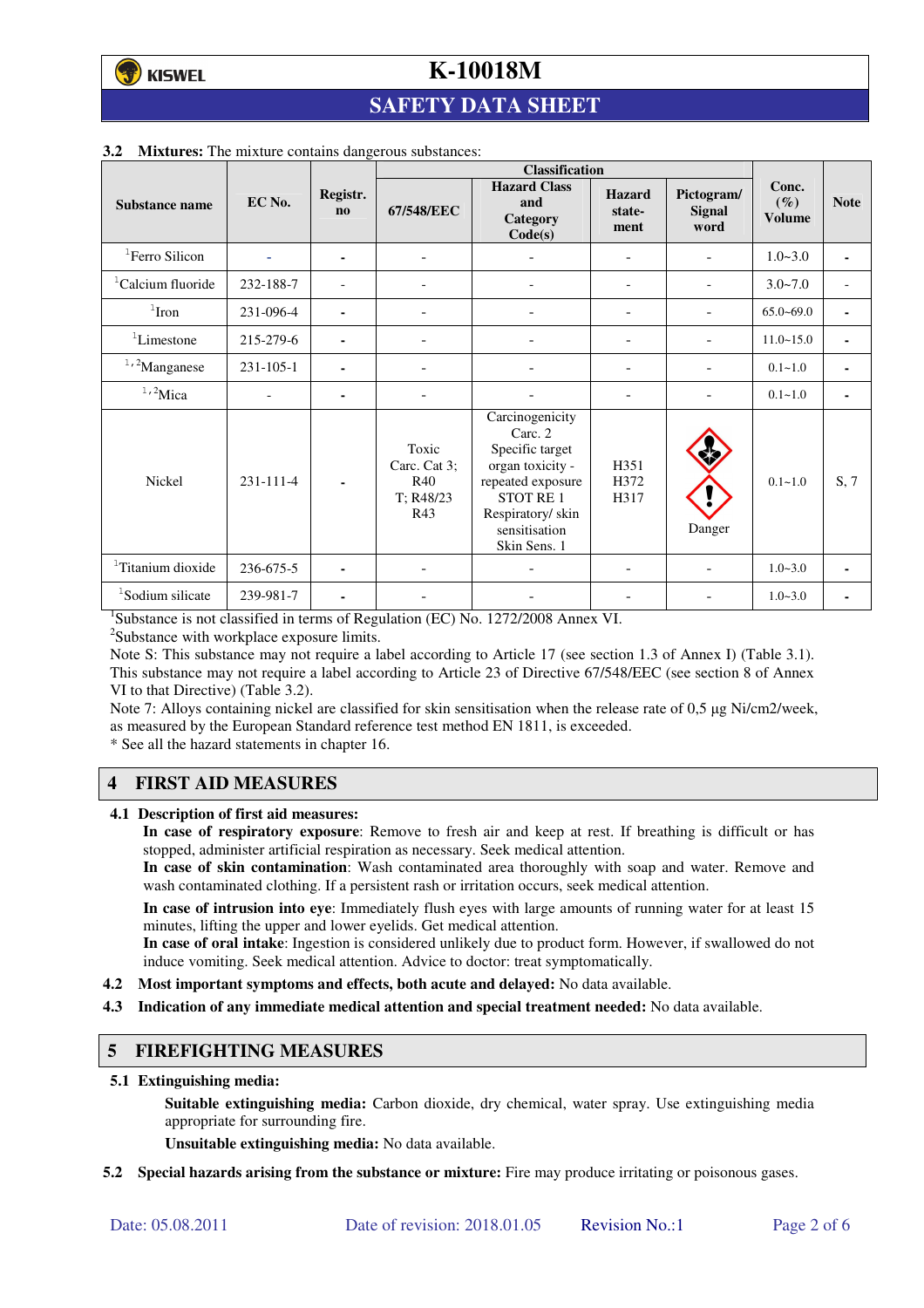

**SAFETY DATA SHEET** 

**5.3 Advice for firefighters:** In the event of a fire, wear self-contained breathing apparatus and protective clothing.

#### **6 ACCIDENTAL RELEASE MEASURES**

**6.1 Personal precautions, protective equipment and emergency procedures:** 

**For non-emergency personnel:** Wear appropriate personal protective equipment as specified in Section 8. Ensure adequate ventilation**.** 

**For emergency responders:** No data available.

**6.2 Environmental precautions:** Avoid dispersal of spilled material and contact with soil, ground and surface water, drains and sewers.

**Methods and material for containment and cleaning up:** Take up mechanically. Collect the material in labeled containers and dispose of according to local and regional authority requirements.

**6.3 Reference to other sections:** See Section 7 for information on safe handling. See Section 8 for information on personal protection equipment. See Section 13 for disposal information.

#### **7 HANDLING AND STORAGE**

- **7.1 Precautions for safe handling:** Welding may produce fumes and gases hazardous to health. Avoid breathing these fumes and gases. Use adequate ventilation. Keep away from sources of ignition. Avoid contact with skin, eyes and clothing. Do not eat, drink and smoke in work areas.
- **7.2 Conditions for safe storage, including any incompatibilities**: Store in cool, dry and well-ventilated place. Keep away from incompatible materials. Keep away from heat and open flame.
- **7.3 Specific end use(s):** No data available.

#### **8 EXPOSURE CONTROLS/PERSONAL PROTECTION**

**8.1 Control parameters:** Exposure limits were not established for this product.

Workplace exposure limits for substances contained in the mixture are listed in *EH40/2005* Workplace exposure limits:

|                                                  |                   | Workplace exposure limit |                                                                         |                                      |                                                                      |                 |
|--------------------------------------------------|-------------------|--------------------------|-------------------------------------------------------------------------|--------------------------------------|----------------------------------------------------------------------|-----------------|
| <b>Substance</b>                                 | <b>CAS</b> number | Long-term<br>ppm         | exposure limit<br>(8-hour TWA<br>reference period)<br>mg.m <sup>3</sup> | limit<br>$(15\text{-minute})$<br>ppm | <b>Short-term exposure</b><br>reference period)<br>mg.m <sup>3</sup> | <b>Comments</b> |
| Chromium                                         | 7440-47-3         |                          | 0.5                                                                     |                                      |                                                                      |                 |
| Limestone/Calcium carbonate                      | 1317-65-3         |                          |                                                                         |                                      |                                                                      |                 |
| Total inhalable                                  |                   |                          | 10                                                                      |                                      |                                                                      |                 |
| Respirable                                       |                   |                          | 4                                                                       |                                      |                                                                      |                 |
| Manganese and its inorganic<br>compounds (as Mn) |                   | ٠                        | 0.5                                                                     | $\overline{\phantom{0}}$             |                                                                      |                 |
| Mica                                             | 12001-26-2        |                          |                                                                         |                                      |                                                                      |                 |
| Total inhalable                                  |                   |                          | 10                                                                      |                                      |                                                                      |                 |
| Respirable                                       |                   |                          | 0.8                                                                     |                                      |                                                                      |                 |
| Titanium dioxide                                 | 13463-67-7        |                          |                                                                         |                                      |                                                                      |                 |
| Total inhalable                                  |                   |                          | 10                                                                      |                                      |                                                                      |                 |
| Resirable                                        |                   |                          | 4                                                                       |                                      |                                                                      |                 |
| Iron oxide, fume (as Fe)                         | 1309-37-1         |                          | 5                                                                       |                                      | 10                                                                   |                 |

\*A skin notation assigned to the OEL identifies the possibility of significant uptake through the skin.

- **8.2 Exposure controls:** Do not eat, drink and smoke. Immediately remove all contaminated clothing. Wash hands before breaks and at the end of work.
- **8.2.1 Appropriate engineering controls:** Use local exhaust ventilation during all welding operations.

**8.2.2 Individual protection measures, such as personal protective equipment:**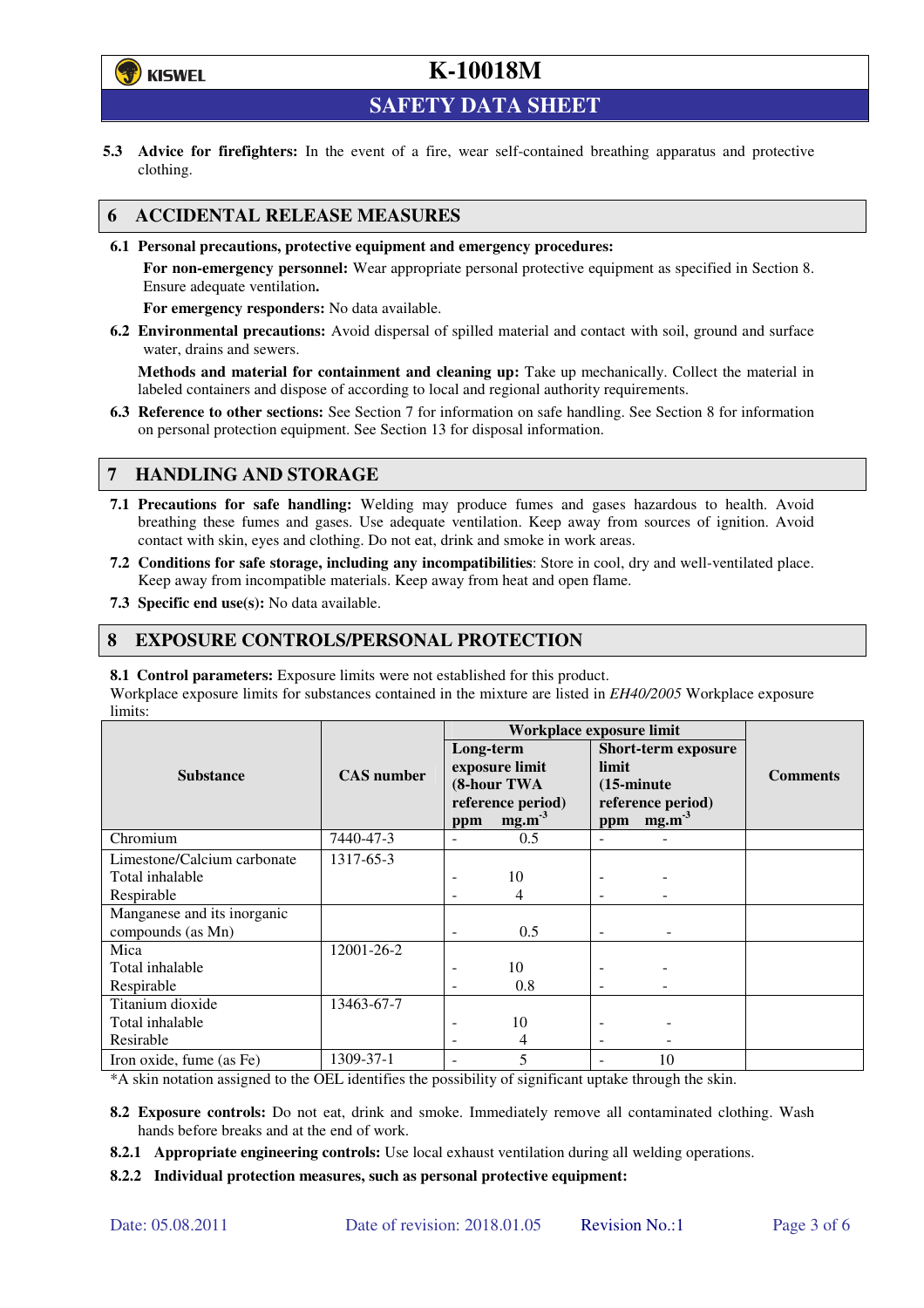

**SAFETY DATA SHEET** 

**8.2.2.1 Eye/face protection:** Always wear eye protection during welding operations, helmet and/or face shield with filter lens.

#### **8.2.2.2 Skin protection:**

**Hand protection:** Wear appropriate protective (welding) gloves during welding. **Other:** Wear appropriate protective clothing and boots.

- **8.2.2.3 Respiratory protection:** If ventilation is insufficient, use appropriate respirator or self-contained breathing apparatus.
- **8.2.2.4 Thermal hazards:** No data available.
- **8.2.3 Environmental exposure controls:** Do not allow to enter sewers, surface and ground water.

#### **9 PHYSICAL AND CHEMICAL PROPERTIES**

#### **9.1 Information on basic physical and chemical properties:**

| 2.1 - 111101 matron on basic physical and chemical properties. |                              |
|----------------------------------------------------------------|------------------------------|
| Appearance:                                                    | solid (metal rod)            |
| Odour:                                                         |                              |
| <b>Odour threshold:</b>                                        | ٠                            |
| pH:                                                            | $\overline{a}$               |
| Melting point/freezing point:                                  | ٠                            |
| Initial boiling point and boiling range:                       | $\qquad \qquad \blacksquare$ |
| <b>Flash point:</b>                                            |                              |
| <b>Evaporation rate:</b>                                       | $\overline{a}$               |
| <b>Flammability (solid, gas):</b>                              | ٠                            |
| <b>Upper/lower flammability or explosive limits:</b>           | $\overline{\phantom{a}}$     |
| Vapour pressure:                                               | $\qquad \qquad \blacksquare$ |
| <b>Vapour density:</b>                                         | ٠                            |
| <b>Relative density:</b>                                       |                              |
| Solubility(ies):                                               |                              |
| Partition coefficient: n-octanol/water:                        | $\qquad \qquad \blacksquare$ |
| <b>Auto-ignition temperature:</b>                              | ۰                            |
| <b>Decomposition temperature:</b>                              | ۰                            |
| <b>Viscosity:</b>                                              |                              |
| <b>Explosive properties:</b>                                   | $\qquad \qquad -$            |
| <b>Oxidising properties:</b>                                   | ۰                            |

**9.2 Other information:** No data available.

#### **10 STABILITY AND REACTIVITY**

**10.1 Reactivity:** No data available.

- **10.2 Chemical stability:** The product is stable under normal conditions. When using it may produce dangerous fumes and gases.
- **10.3 Possibility of hazardous reactions:** No data available.
- **10.4 Conditions to avoid:** Avoid contact with incompatible materials.
- **10.5 Incompatible materials:** Acids, bases, oxidizing agents.
- **10.6 Hazardous decomposition products:** Metal oxide fumes and gases are produced during welding.

### **11 TOXICOLOGICAL INFORMATION**

#### **11.1 Information on toxicological effects:**

The mixture may cause an allergic skin reaction. It is suspected of causing cancer. It causes damage to organs through prolonged or repeated exposure.

### **12 ECOLOGICAL INFORMATION**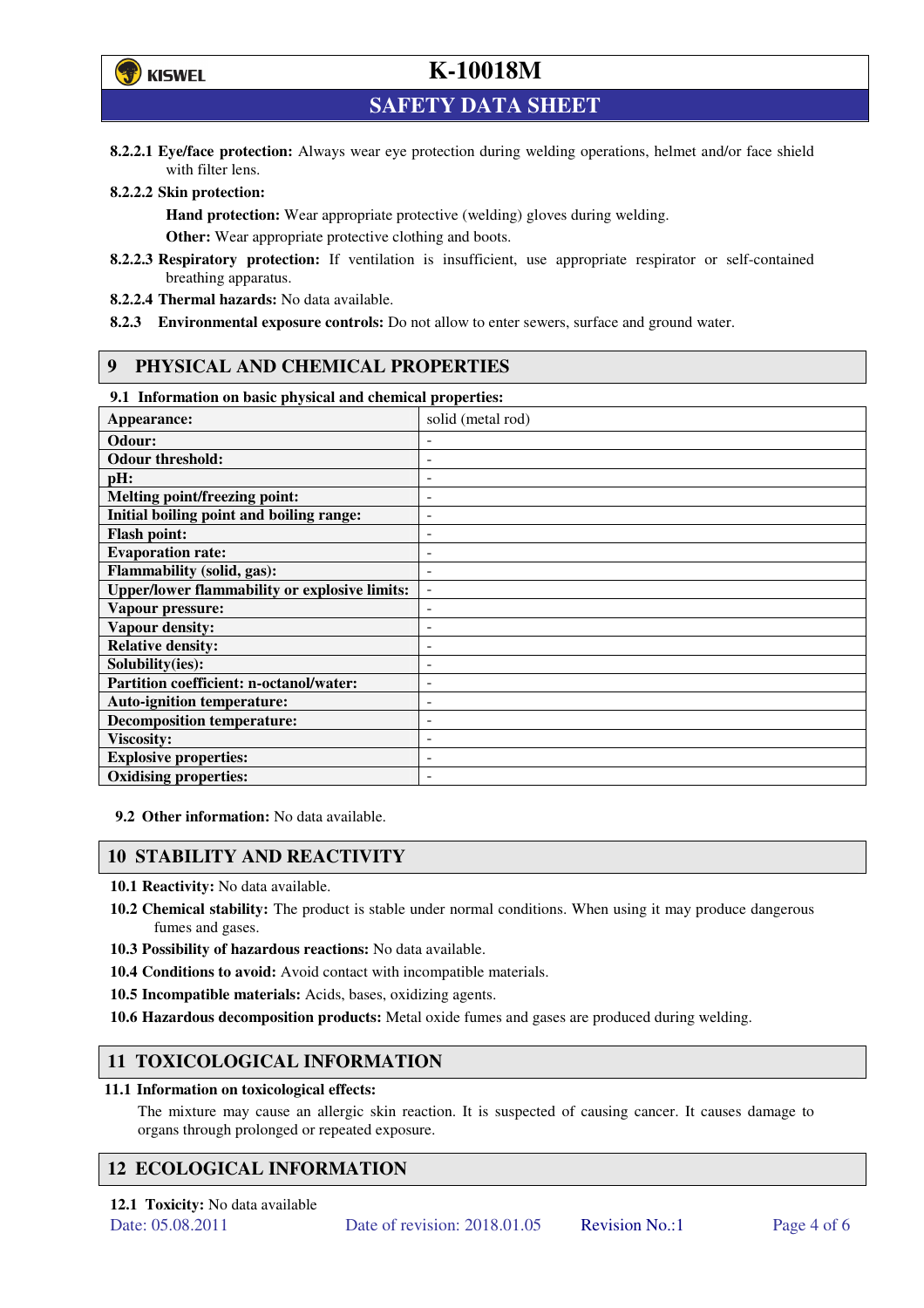

 $\overline{a}$ 

## **K-10018M**

## **SAFETY DATA SHEET**

- **12.2 Persistence and degradability:** No data available.
- **12.3 Bioaccumulative potential:** No data available.
- **12.4 Mobility in soil:** No data available.
- **12.5 Results of PBT and vPvB assessment:** No data available.
- **12.6 Other adverse effects:** No data available.

#### **13 DISPOSAL CONSIDERATIONS**

**13.1 Waste treatment methods:** Dispose off in accordance with local and national regulations.

#### **14 TRANSPORT INFORMATION**

**14.1 ADR/RID/ADN:** The mixture is not subject to international regulations on transport of dangerous goods.

| UN number:                            | -                        |
|---------------------------------------|--------------------------|
| UN proper shipping name:              | -                        |
| Transport hazard class(es):           | -                        |
| <b>Packing group:</b>                 | -                        |
| <b>Environmental hazards:</b>         | -                        |
| <b>Special precautions for user:</b>  | -                        |
| <b>Transport in bulk according to</b> |                          |
| Annex II of MARPOL73/78 and the       | $\overline{\phantom{0}}$ |
| <b>IBC</b> Code:                      |                          |

**14.2 IMDG:** The mixture is not subject to international regulations on transport of dangerous goods.

**14.3 ICAO/IATA:** The mixture is not subject to international regulations on transport of dangerous goods.

#### **15 REGULATORY INFORMATION**

**15.1 Safety, health and environmental regulations/legislation specific for the substance or mixture:** There are restrictions for nickel under Title VIII of REACH Regulation.

Annex XVII to Regulation (EC) No 1907/2006 - Restrictions on the manufacture, placing on the market and use of certain dangerous substances, mixtures and articles:

Nickel CAS No 7440-02-0 EC No 231-111-4 and its compounds:

1. Shall not be used: (a) in any post assemblies which are inserted into pierced ears and other pierced parts of the human body unless the rate of nickel release from such post assemblies is less than  $0.2 \mu$ g/cm  $2$ /week (migration limit); (b) in articles intended to come into direct and prolonged contact with the skin such as: earrings, — necklaces, bracelets and chains, anklets, finger rings, — wrist-watch cases, watch straps and tighteners, — rivet buttons, tighteners, rivets, zippers and metal marks, when these are used in garments, if the rate of nickel release from the parts of these articles coming into direct and prolonged contact with the skin is greater than 0,5 µg/cm 2 / week. (c) in articles referred to in point (b) where these have a non-nickel coating unless such coating is sufficient to ensure that the rate of nickel release from those parts of such articles coming into direct and prolonged contact with the skin will not exceed 0,5 µg/cm 2 / week for a period of at least two years of normal use of the article.

2. Articles which are the subject of paragraph 1 shall not be placed on the market unless they conform to the requirements set out in that paragraph.

3. The standards adopted by the European Committee for Standardisation (CEN) shall be used as the test methods for demonstrating the conformity of articles to paragraphs 1 and 2.

Corrigendum to Regulation (EC) No 1907/2006 of the European Parliament and of the Council of 18 December 2006 concerning the Registration, Evaluation, Authorization and Restriction of Chemicals (REACH), establishing a European Chemicals Agency, amending Directive 1999/45/EC and repealing Council Regulation (EEC) No 793/93 and Commission Regulation (EC) No 1488/94 as well as Council Directive 76/769/EEC and Commission Directives 91/155/EEC, 93/67/EEC, 93/105/EC and 2000/21/EC (OJ L 396, 30.12.2006);